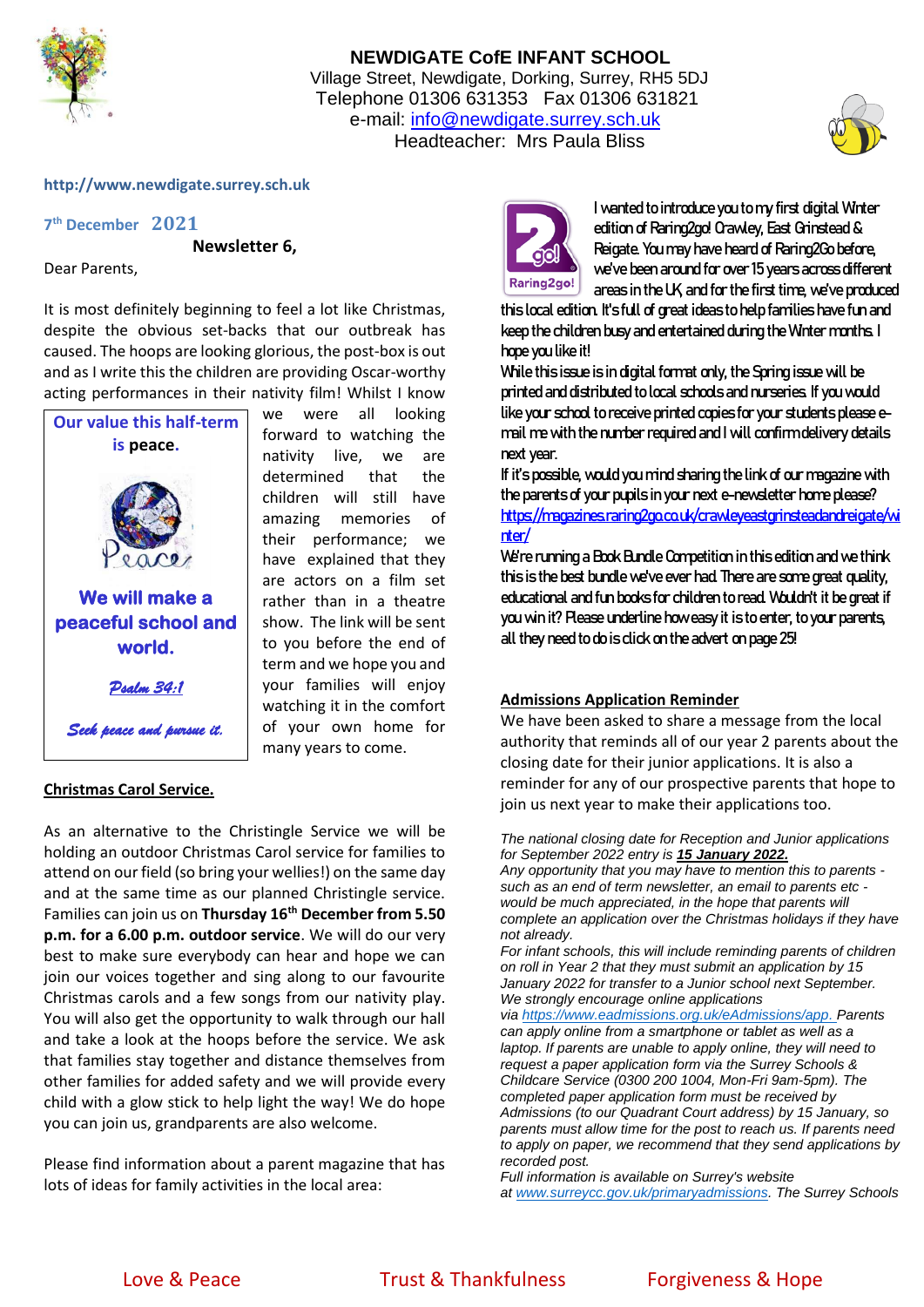*& Childcare Service can also provide impartial help in completing an application.*

*Applications received after the closing date without an exceptional reason will be treated as late and will not be considered until all on time applications have been processed. This may jeopardise the chance of a parent being offered one of their preferred schools for their child.*



We launched the above NSPCC programme yesterday with all of our children, so be aware they may well be asking you questions or talking about the content. Information about this can be found on their website or in our earlier Parentmail.

[Speak out Stay safe programme | NSPCC Learning](https://learning.nspcc.org.uk/services/speak-out-stay-safe)

## **'Every Poppy Counts'**

Thank you so much to you all for your generous donations to the Poppy Appeal. The British Legion have sent us a certificate to acknowledge that we raised £149.92, which is amazing.

## Covid-19 Update

We are very pleased to report that our additional protective measures have had an impact and we currently are below the outbreak level at Newdigate.

## **DATES – AUTUMN TERM 2021**

Term dates – Wednesday  $1^{st}$  September – Friday,  $17^{th}$  December Half term dates – Monday, 25 October – Friday, 29<sup>th</sup> October INSET days - Wednesday 1st Sept, 22nd October, 4th January 2022, 21st February 2021, Friday 22<sup>nd</sup> July. Thursday 21<sup>st</sup> July is our additional holiday in lieu of the Queen's Platinum Jubilee

## **Diary Dates for Autumn Term**

| 01.09.21              | <b>INSET Day</b>                                                        |
|-----------------------|-------------------------------------------------------------------------|
| 02.09.21              | <b>Back to school</b>                                                   |
| 24.09.21              | Macmillan Coffee afternoon – cake sale (after school)                   |
| $04.10.21 - 08.10.21$ | <b>Feeling Good Week</b>                                                |
| 05.10.21              | #Hello Yellow Day - Supporting Young Minds                              |
| 06.10.21              | Meet the Teachers $-$ information about learning and the curriculum $-$ |
|                       | $6-7$ pm                                                                |
| 11.10.21              | FONS AGM 7.30pm - school hall                                           |
| 16.10.21              | Out and About Morning - 10am - 12noon.                                  |
| 19.10.21              | School Photos - Individuals                                             |
| 21.10.21              | Harvest Festival $@$ 2pm – School                                       |
| 22.10.21              | Open Mornings 10-12 (INSET DAY)                                         |
| 23.10.21              | Open Mornings 10-12                                                     |
| 10.11.21              | Meet the Teacher $-3.30$ -6pm                                           |
| 17.11.21              | Meet the Teacher $-5.30 - 8$ pm                                         |

Thank you so much for everything you have done to support this. As a result of this we have been able to join all classes together in the hall for lunch for the time being. All other protective measures will stay in place. We will be reviewing our risk assessment after looking at the local and National picture towards the end of the week and will then let you know if we make any other changes. I am also attaching a letter from the local authority that gives more information about the Surrey situation.

Unfortunately, St. Peter's have asked me to let families know that they have cancelled their crib service this year.

Provisional spring term dates 2022 are now included in our dates list below, these will obviously be subject to change based on our pandemic response.

**Stay well and safe.**

**Paula Bliss (Headteacher)**

Love & Peace Trust & Thankfulness Forgiveness & Hope